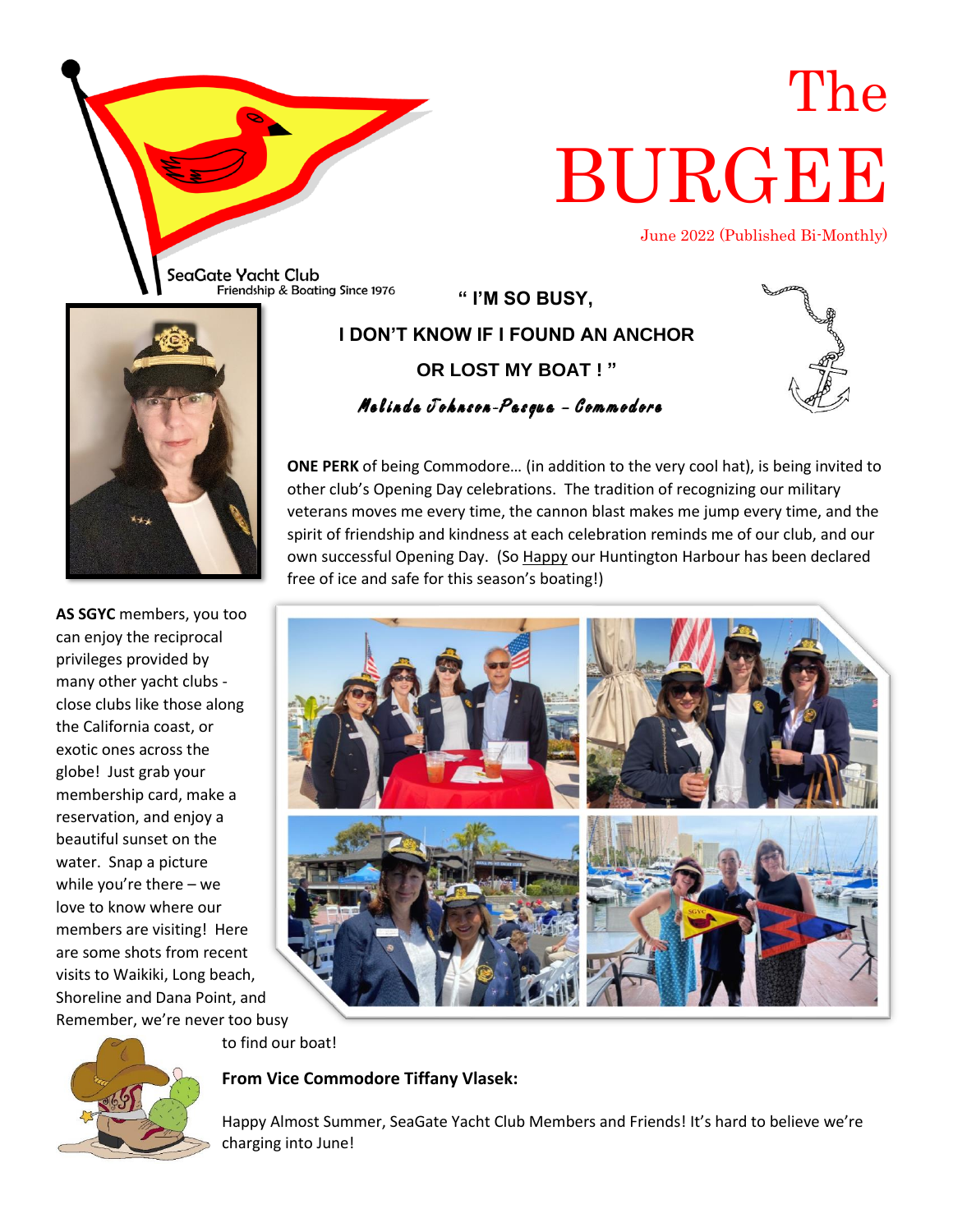

Diane Kaplan and Rich Maier hosted us on May 21 for our Western Bonanza. What an enjoyable night. Our DJ was Doug Houston. His great voice had people up and dancing before dinner, and Doug led us in some Country Line dancing afterwards. Diane and Rich provided a really great meal, much of it homemade: Our Vice CommoDude Vance Vlasek, a self-declared Deviled Eggs connoisseur, deemed Diane's to be "a solid 10!" She also made Stuffed Jalapeños, bacon-wrapped weenies and a fabulous Triple Berry Cobbler with vanilla ice cream. The ribs were top-notch and the rest of the meal was just perfect. We are very grateful for Diane and Rich's efforts for this really fun night.

On July 17, we will be having our Duffy Brunch at the Huntington Harbor Yacht Club. This event always sells out quickly so be sure to get your



tickets as soon as you receive the flyer.

Lastly, summer is upon us and we are starting up Tuesday Cruzin'! This is one of our favorite relaxing, fun events and we will be rotating new locations into the mix this summer. Tuesday Cruzin' is always the second and fourth Tuesday of the months of June to September. Our first stop this season will be on Tuesday June 14 at

Golden Road Brewery (right next door to Pelican Isle) at 5PM. Robin Clark will be coordinating boat/Duffy rides so get in touch with Robin if you need a ride or if you want to offer space on your own boat for other members. Boat parking is limited so we always want to have as many people on boats as possible. We plan to also visit Beale's Texas BBQ and of course, our old favorite, Pelican Isle, on subsequent Tuesdays during the rest of the summer. Keep an eye on your email for information. And we hope to see you Tuesday Cruzin'!



We are looking forward to a fabulous summer on the water and in our clubhouse. Mark your calendars for these fun events and we look forward to seeing you at each one.

#### **Getting to know Rear Commodore Grace Toy**

My sons and I moved to SeaGate in October 2021, and were immediately accosted… eh hem, met by super-friendly neighborhood yacht club recruiter Vance Vlasek. (Totally kidding, Vance - you're the best!) Within 2 weeks I became a member of SGYC, went to my first Dock Party, and was elected Rear Commodore. (That's not usually the way this is

done.) I have met more neighbors and made more friends in my 7 months at SeaGate than I did during the past 10 years in Seal Beach, and I thought that neighborhood was friendly! I've learned more about

yacht clubs and boating than I ever imagined, especially as someone prone to motion sickness; and am enjoying every minute of my new adventure. Universe, bring it on!

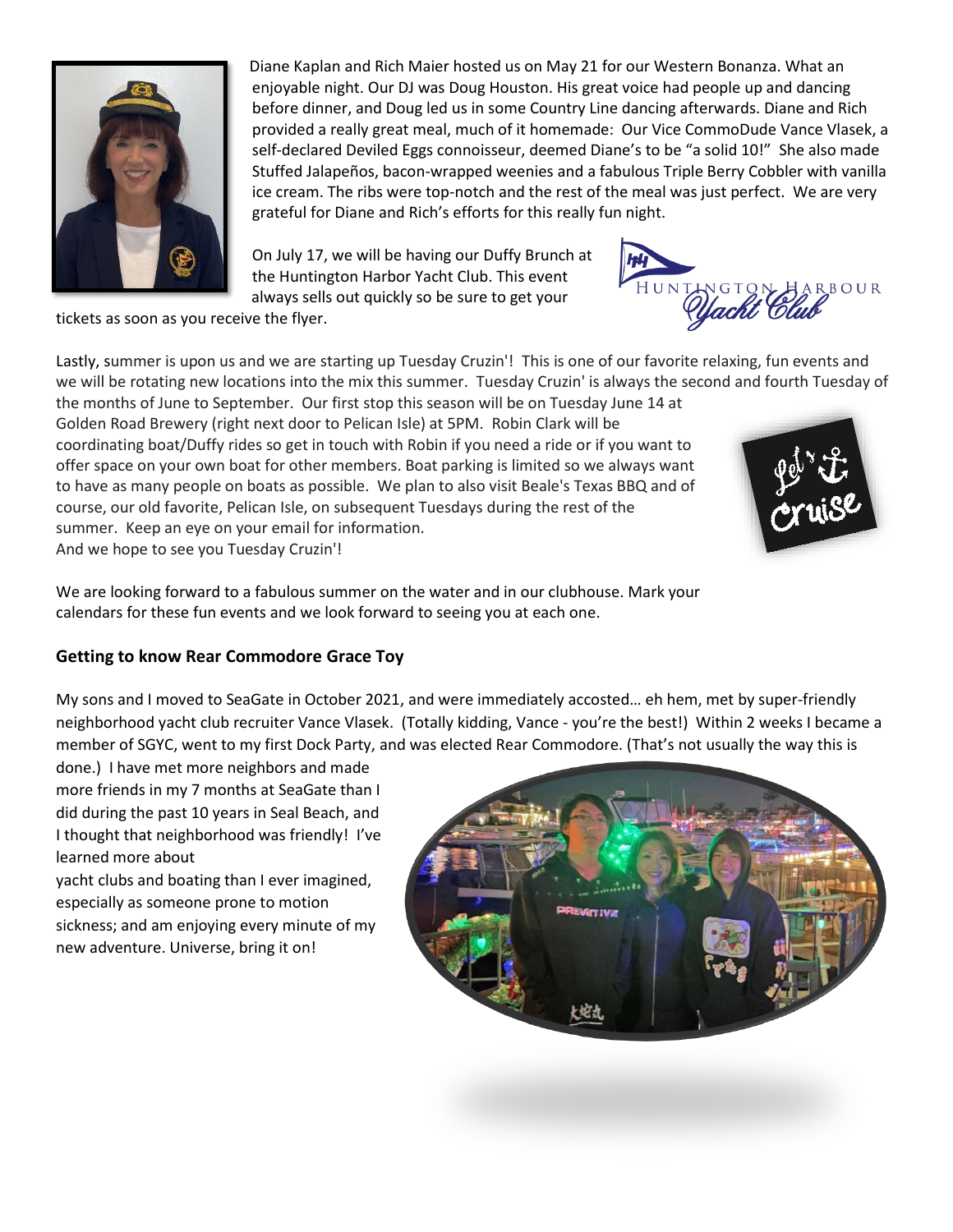A unique fact about me: I stood beside a Medical Examiners at the L.A. County Coroner's office while she performed an autopsy on Notorious B.I.G. in the late 90s. It was surreal and fascinating at the same time. During the same time period, I had a job where I harvested corneas and whole globes for transplant for U.S. and international recipients. It

was a scary and creepy job, but my perspective changed when I ran into a patient in the elevator who thanked me profusely because he had just received a cornea transplant from one of the corneas our staff harvested, and he would be able to see again. It brought me to tears.

#### **SGYC Opening Day 2022, by Jr. Staff Commodore Francis Okino**

Seagate Yacht Club's 46<sup>th</sup> Opening Day was held on April 23, 2022. The event was attended by 121 guests that included 11 invited guests!

The event started with a boat parade at 2:00 pm. The parade was escorted by the Huntington / Sunset Beach Harbor Patrol, followed by 9 power boats, one sailboat and four electric boats.

The ceremony went well, according to the script, with a wonderful singing of the national anthem by Staff Commodore Dale and Susan Westover Giali, and an exceptional Invocation by Staff Commodore James Woods. Based on the feedback from the attendees, the food was great, there was plenty of drinks and everybody had a good time. We want to take this opportunity to thank all those who contributed in one way or another, to make this such a successful event.

#### *Be sure to thank Francis and his lovely wife Aurelia for heading up this landmark event and making it such a success!*

#### **SHOULD WE WORRY ABOUT MONKEY POX? By Mark N. Monroe, M.D.**

Monkey Pox is not a new infection. It has been around for hundreds of years, just like small pox or cow pox. It is not a single-stranded RNA virus which makes it less prone for rapid mutations and variations like the flu or COVID viruses.

The particular strain of monkey pox that is currently in the news was traced to the outbreak of 2017 in Nigeria, Africa. It is less virulent or deadly than small pox. US government has stockpiled 100s of millions of doses of small pox vaccine because small pox killed more than 300,000,000 people in the 20<sup>th</sup> century before the live vaccine eradicated it in 1977.

The older population was vaccinated for small pox. If you were vaccinated, then you will find a small oblong patch on your upper arm with 25 needle pricks. Those who were born after 1980 were not vaccinated. Monkey pox has much less symptoms which include fever, body aches, fatigue, swollen lymph nodes followed by white pustular blister rash.

Mass vaccinations of Americans is not warranted since there is limited cases in US with 2 reported in Sacramento and linked to recent travel from abroad. It is more difficult to transmit as compared to COVID or measles which are airborne. Monkey pox required direct contact or exchange of body fluids. We also now have an effective and accurate readily available PCR blood test. There are also effective anti-viral medicines after identifying and isolating each case and vaccinating all close contacts. Monkey pox can be a problem, but it is no COVID, and no one should lose any sleep about it.



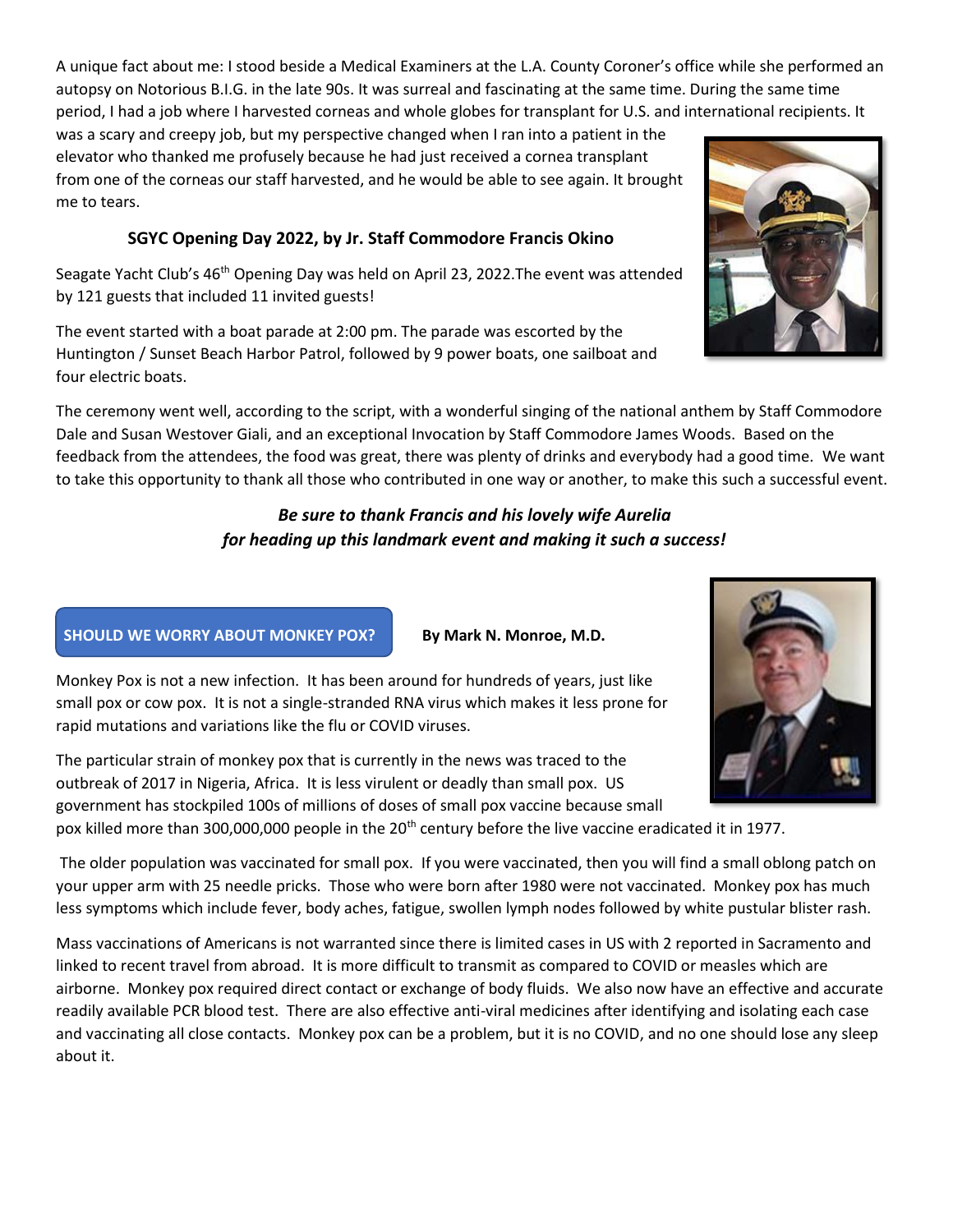#### **MAY HAPPY HOUR**

#### (CHEERFUL, LIVELY, MERRY) + (OPPORTUNITY, MOMENT, OCCASION)

Mix and match the terms however you wish, but the best definition of the SGYC Happy Hour in May was F U N. Approximately 7,682\* Seagate members and friends were in attendance at the clubhouse, all sharing their own favorite appetizers and club supplied libations, and opinions were unanimous that this should happen again soon!

(\* Attendance figure is an estimate provided by SGYC officials.)



#### **WHERE IN THE WORLD IS OUR BURGEE** By John Humphreys

On a recent trip to **England** to visit Margaret's Mom we came across the **Bognor Regis Sailing Club**. It is just a small club with small sailing dinghys and hobie cats. I intended to do a burgee exchange but the only club burgee they had was the one hanging over the bar so



I did not think it was appropriate to "pinch it".



Bognor is a small seaside town on

the south coast of England dating back to 680 AD and was primarily known as a fishing and smuggling village. In the 1900's it became developed as a seaside resort for the wealthy, and King George V and Queen Mary visited when recovering from an illness. The King was so impressed with the recuperative effects of the sea air that he added the title of Regis onto Bognor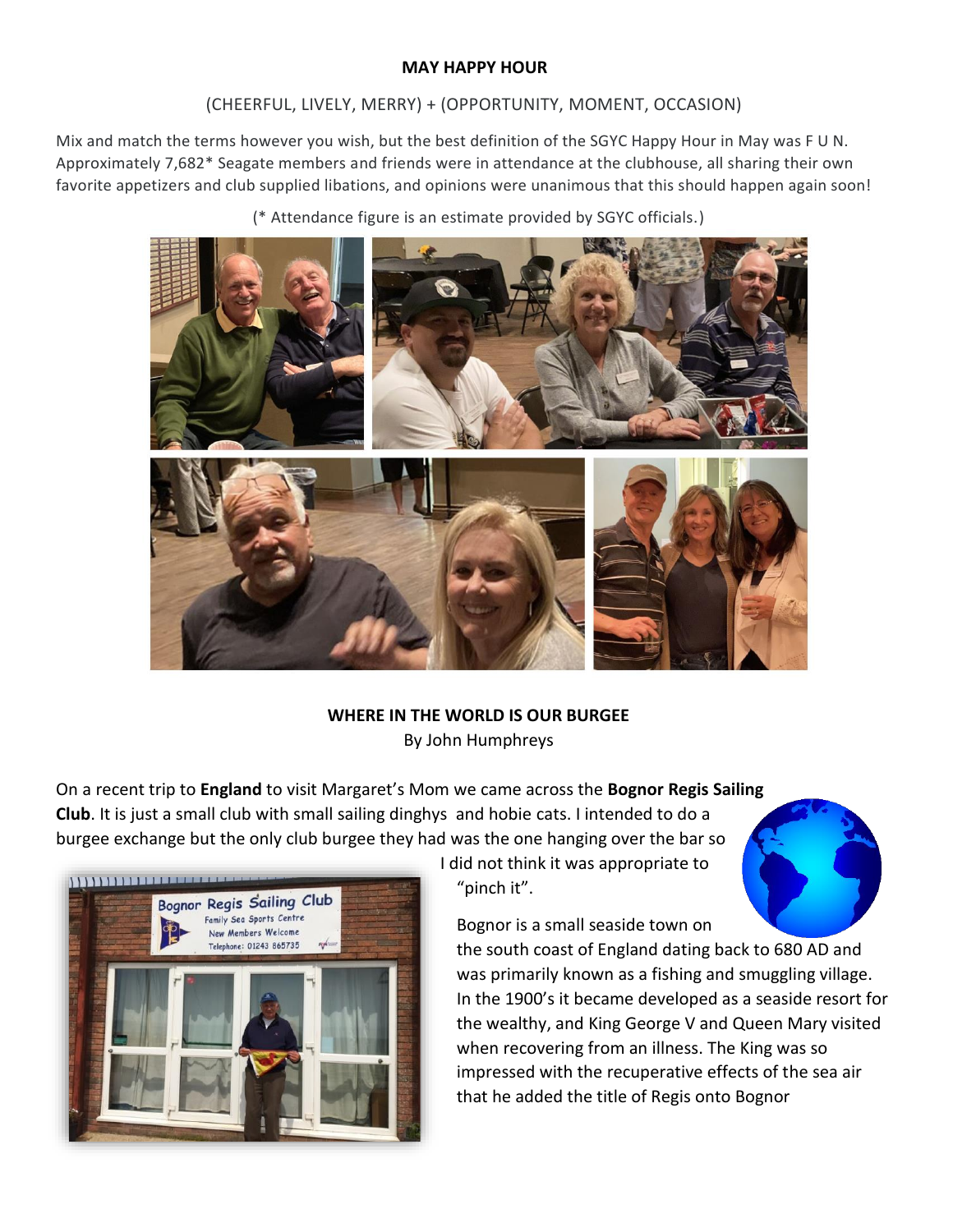#### **2022 SEAGATE YACHT CLUB EVENTS CALENDAR**

| <b>Event</b>                                                                               | <b>Date</b>                 | <b>Hosts</b>                                                                                                               |
|--------------------------------------------------------------------------------------------|-----------------------------|----------------------------------------------------------------------------------------------------------------------------|
| Event Hosts Brunch at Bonaire<br>Clubhouse                                                 | Sunday, January 9, 2022     | The SGYC Board                                                                                                             |
| New Members Brunch at Acapulco<br>(with Ship's Store sale)                                 | Sunday, January 30, 2022    | Dan Torla and Bill Oneida                                                                                                  |
| Valentine's Dinner/Dance at Bonaire<br>Clubhouse                                           | Saturday, February 12, 2022 | Laura Roskelly and<br>Ginger Hegler                                                                                        |
| Bahia Corinthian event                                                                     | Thursday, March 3, 2022     | Cleve Sproule, Staff<br>Commodore, and<br>Mark Arizmendi                                                                   |
| Opening Day Parade and<br>Ceremony/Dinner at Bonaire<br>Clubhouse (with Ship's Store sale) | Saturday, April 23, 2022    | Francis Okino, Jr Staff<br>Commodore, and Aurelia<br>Okino                                                                 |
| Western Bonanza at Bonaire<br>Clubhouse                                                    | Saturday, May 21, 2022      | Diane Kaplan and Rich Maier                                                                                                |
| Progressive Dinner                                                                         | Saturday, June 11, 2022     | Floyd and Mira D'Angelo and<br>Tiffany Tokar-Vlasek, Vice<br>Commodore, and Vance<br>Vlasek                                |
| Duffy Cruise @ HHYC                                                                        | Sunday, July 17, 2022       | Josef Davydovits, Staff<br>Commodore, and Felicia Emad                                                                     |
| <b>Summer Festival</b>                                                                     | Saturday, August 20, 2022   | Linda Theile, Diane Wiegand,<br>Mary Shebell, Staff<br>Commodore                                                           |
| Cruise to Cabrillo Yacht Club                                                              | September 9-11, 2022        | Debra Wainer and Lisa<br>Ratkelis                                                                                          |
| Dock Party                                                                                 | Saturday, October 1, 2022   | Dale Giali, Staff Commodore,<br>and Susan Westover-Giali,<br>and Mike Courtway, Staff<br>Commodore, and Sharon<br>Courtway |
| Annual Meeting @ Bonaire Clubhouse                                                         | Tuesday, October 11, 2022   | Tiffany Tokar-Vlasek, Vice<br>Commodore, and the Board                                                                     |
| Halloween Happy Hour                                                                       | Saturday, October 29, 2022  | Tiffany Tokar-Vlasek, Vance<br>Vlasek, and Melinda<br>Johnson-Pasqua                                                       |
| Ship's Store Holiday Boutique                                                              | <b>TBD</b>                  | Laura Roskelly                                                                                                             |
| Commodore's Ball                                                                           | Saturday, November 5, 2022  | Melinda<br>Johnson-Pasqua, Commodore                                                                                       |
| Holiday Boat Parade                                                                        | November/December 2022      | Grace Toy, Rear Commodore,<br>and Club membership                                                                          |
| New Year's Eve Party @ Bonaire<br>Clubhouse                                                | Saturday, December 31, 2022 | Tiffany Tokar-Vlasek, Vice<br>Commodore                                                                                    |

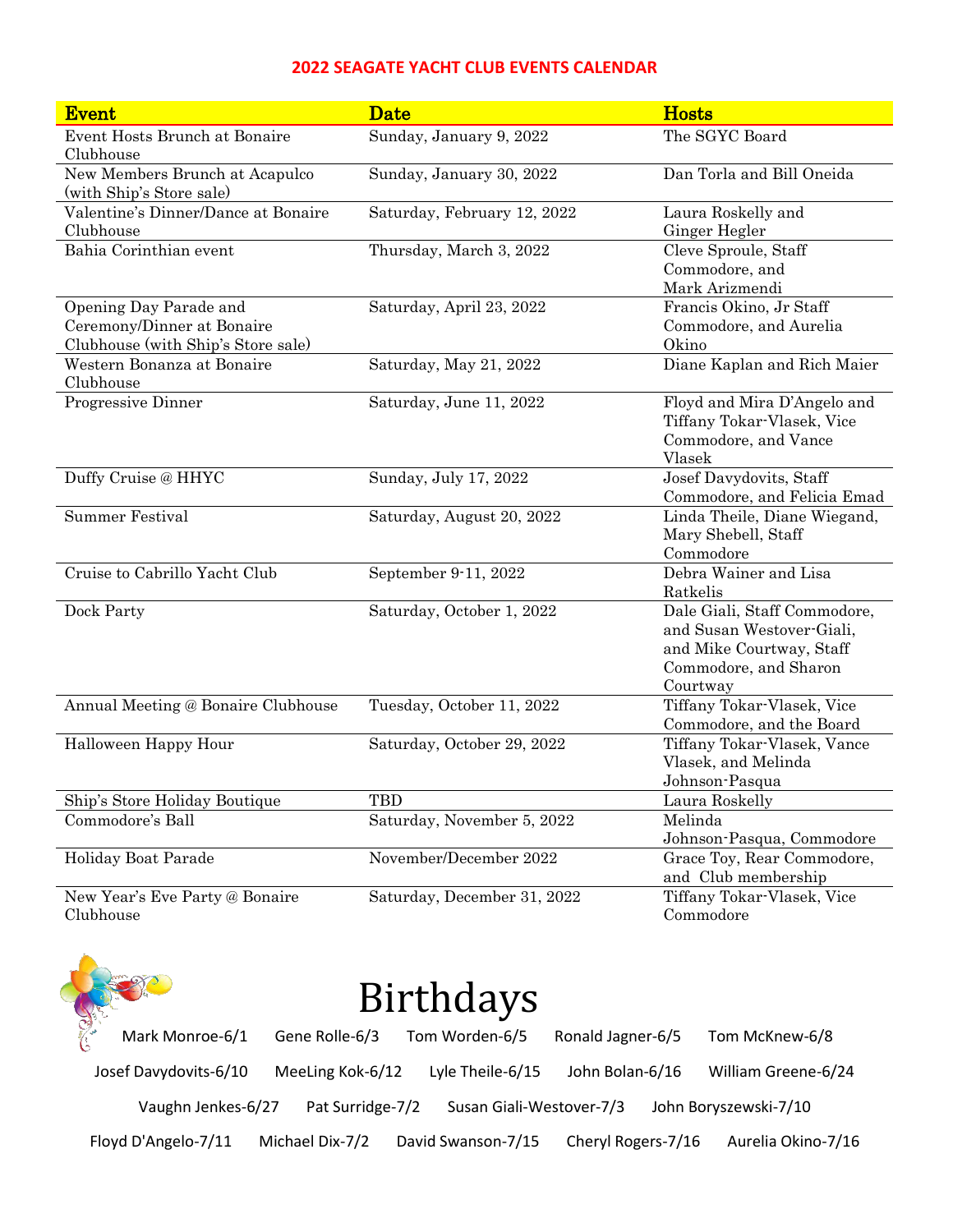Mark Jones-7/17 Susan Lipman-7/17 Kay Nelson-7/17 Gil Morris-7/18 Paul Herold-7/19 Barbie McMahan-7/23 Diane Wiegand-7/24 Jeanne Woods-7/24 Rick Pope-7/26 Barbara Wright-7/26 Linda Axel-7/27 Pat Jenkes-7/28 Suzanne Richmond-7/28 Cleve Sproule-7/28 Merle McCormick-7/28 Barbara Olschwang-7/31

## Anniversaries

Rho & Ping Chao-6/6 Mark & Lina Monroe-6/11 Jon & Jetty Bouleware-6/13 Eugene & Lucille Mascoli-6/15 Jerry & Linda Cassidy-6/17 Bob and Linda Axel-6/20 Jim & Judie Hagin-6/22 Ron & Lisa Ratkelis-6/25 Larry & Marilyn Schwartz-7/3 Ed & Georgette Davis-7/4 Dean & Nancy Knupp-7/19 Richard & Judie Kappes-7/21 Lyle & Linda Theile-7/25 Michael & Sharon Courtway-7/29



Your 2022 Elected Officers:

Commodore Melinda Johnson Pasqua Vice Commodore Tiffany Tokar Vlasek Rear Commodore Grace Toy Jr. Staff Commodore Francis Okino Treasurer Laura Roskelly Secretary Cindy Broz Allen (Staff Commodore)

2022 Appointed Officers:

Membership: Kevin Cloud Port/House Captain: Craig Whitacre Communications: Michael Dix Fleet Surgeon: Dr. Mark Monroe (Staff Commodore) Roster: Cindy Broz Allen (Staff Commodore) Webmaster: Austin Dix Judge Advocates: Dale Giali (Staff Commodore) & Susan Westover-Giali Thank you to all those who contributed to this issue. To see all event pictures, go to http://sgyc2021files.seagateyachtclub.com/.

View past Burgees here: http://www.seagateyachtclub.com/HTML%20Files/Burgees%20Past.html.